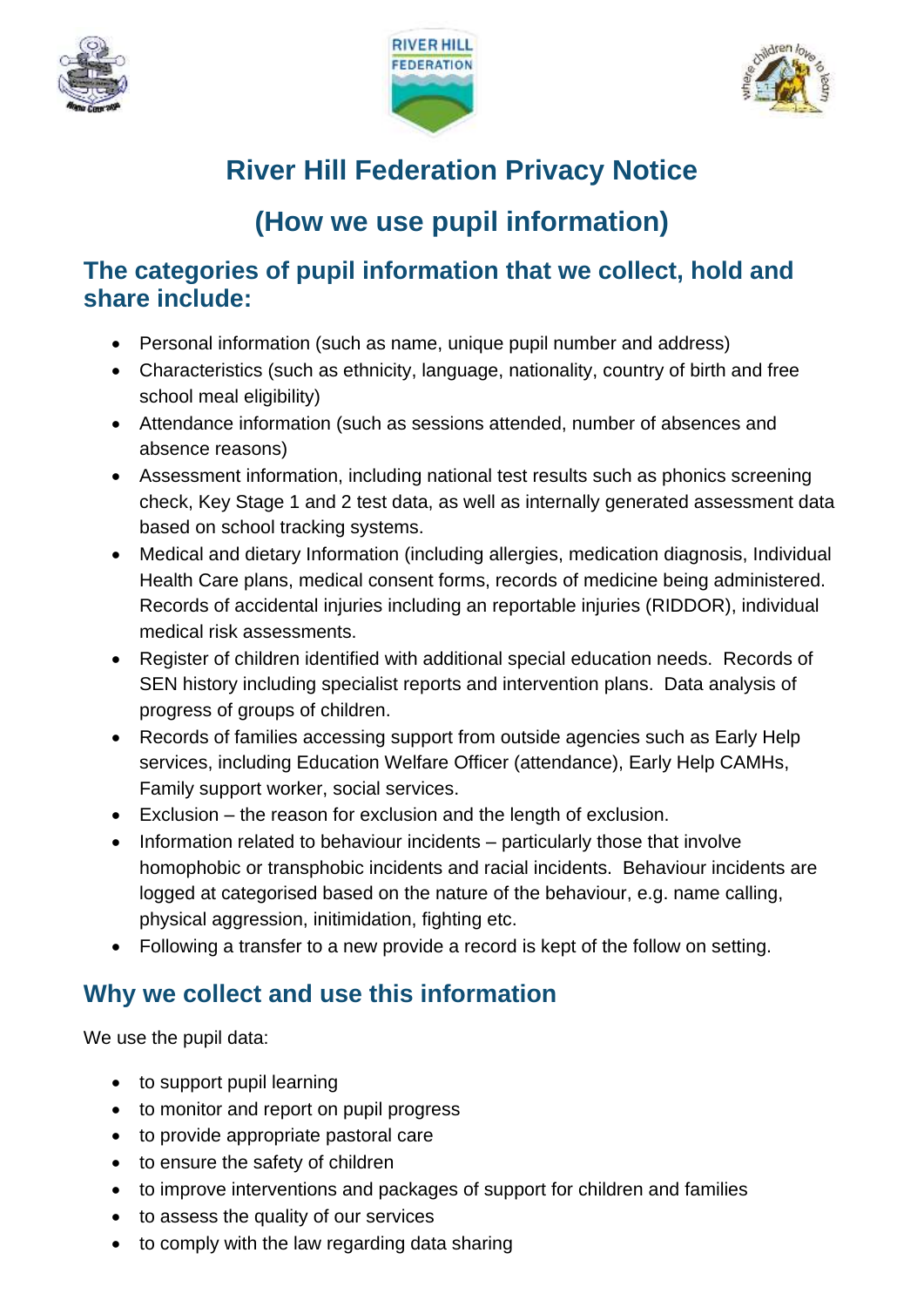### **The lawful basis on which we use this information**

- We collect and use pupil information with consent from parents **enabling us** to process his or her child's personal data for one or more specific purposes.
- **Where** necessary for **compliance with a legal obligation** for example to register children for national tests and to comply with school census requirements.
- Where processing is necessary for the performance of a task carried out in the **public interest**.(E.g. Provide assessment data to parents).
- Where processing is necessary in order to protect the **vital interests** of the data subject (e.g. to deliver vital medical care, disability support)

## **Collecting pupil information**

Whilst the majority of pupil information you provide to us is mandatory, some of it is provided to us on a voluntary basis. In order to comply with the General Data Protection Regulation, we will inform you whether you are required to provide certain pupil information to us or if you have a choice in this.

## **Storing pupil data**

We hold pupil data for a maximum of 6 years after a pupil has left the school.

### **Who we share pupil information with**

We routinely share pupil information with:

- schools that the pupil's attend after leaving us
- our local authority
- the Department for Education (DfE)
- governing body of the River Hill federation
- school nurse
- Arbor is a Department for Education approved data processing company that hold all data for pupils.They are GDPR compliant.
- Tapestry (The Foundation Stage Forum Ltd) store personal data related for children in Reception and nursery.
- Parentpay (Parentpay limited) store payment details to enable cashless payments.
- Wonde (synchronises information from Arbor MIS system for third parties. Those used by the school are E vouchers (e.g. to process FSM vouchers for parents, My Concern – which logs and stores safeguarding information, Times Tables Rock Stars, NumBots and Learning with parents these are all computer applications used by families at home).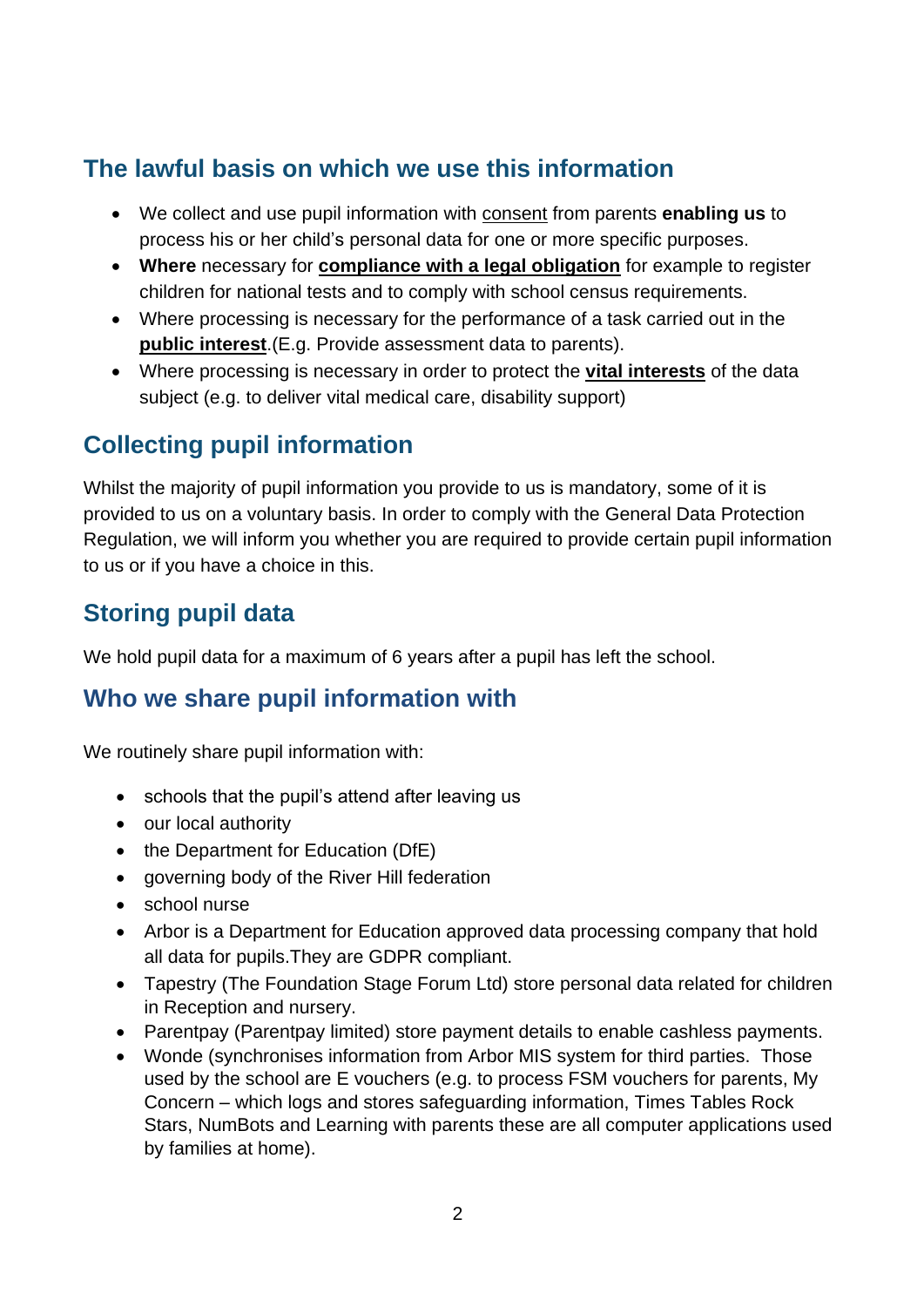### **Why we share pupil information**

We do not share information about our pupils with anyone without consent unless the law and our policies allow us to do so.

We share pupils' data with the Department for Education (DfE) on a statutory basis. This data sharing underpins school funding and educational attainment policy and monitoring.

We are required to share information about our pupils with our local authority (LA) and the Department for Education (DfE) under section 3 of The Education (Information About Individual Pupils) (England) Regulations 2013.

We are required to share information related to cohort performance on the school's website. This is to inform parents of the schools attainment and progress data. This includes performance of specific groups such as that of pupil premium children and those with special needs.

We are required to share cohort performance with Ofsted to enable, Ofsted to make judgements about the school's performance.

We share information with receiving schools to enable them to meet the educational needs of pupils.

#### **Data collection requirements:**

To find out more about the data collection requirements placed on us by the Department for Education (for example; via the school census) go to [https://www.gov.uk/education/data](https://www.gov.uk/education/data-collection-and-censuses-for-schools)[collection-and-censuses-for-schools.](https://www.gov.uk/education/data-collection-and-censuses-for-schools)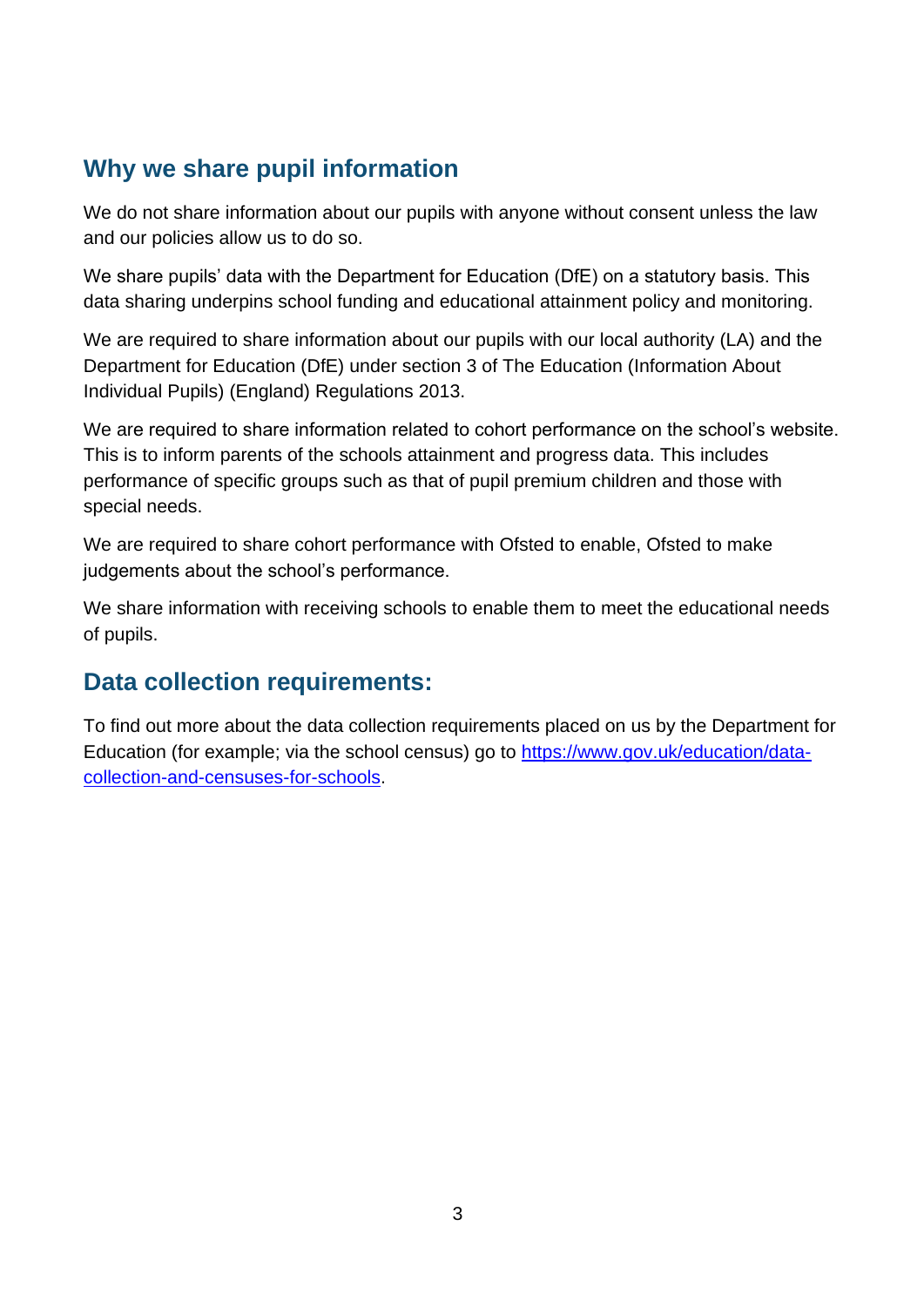## **The National Pupil Database (NPD)**

The NPD is owned and managed by the Department for Education and contains information about pupils in schools in England. It provides invaluable evidence on educational performance to inform independent research, as well as studies commissioned by the Department. It is held in electronic format for statistical purposes. This information is securely collected from a range of sources including schools, local authorities and awarding bodies.

We are required by law, to provide information about our pupils to the DfE as part of statutory data collections such as the school census and early years' census. Some of this information is then stored in the NPD. The law that allows this is the Education (Information About Individual Pupils) (England) Regulations 2013.

To find out more about the NPD, go to [https://www.gov.uk/government/publications/national-pupil-database-user-guide-and](https://www.gov.uk/government/publications/national-pupil-database-user-guide-and-supporting-information)[supporting-information.](https://www.gov.uk/government/publications/national-pupil-database-user-guide-and-supporting-information)

The department may share information about our pupils from the NPD with third parties who promote the education or well-being of children in England by:

- conducting research or analysis
- producing statistics
- providing information, advice or guidance

The Department has robust processes in place to ensure the confidentiality of our data is maintained and there are stringent controls in place regarding access and use of the data. Decisions on whether DfE releases data to third parties are subject to a strict approval process and based on a detailed assessment of:

- who is requesting the data
- the purpose for which it is required
- the level and sensitivity of data requested: and
- the arrangements in place to store and handle the data

To be granted access to pupil information, organisations must comply with strict terms and conditions covering the confidentiality and handling of the data, security arrangements and retention and use of the data.

For more information about the department's data sharing process, please visit: <https://www.gov.uk/data-protection-how-we-collect-and-share-research-data>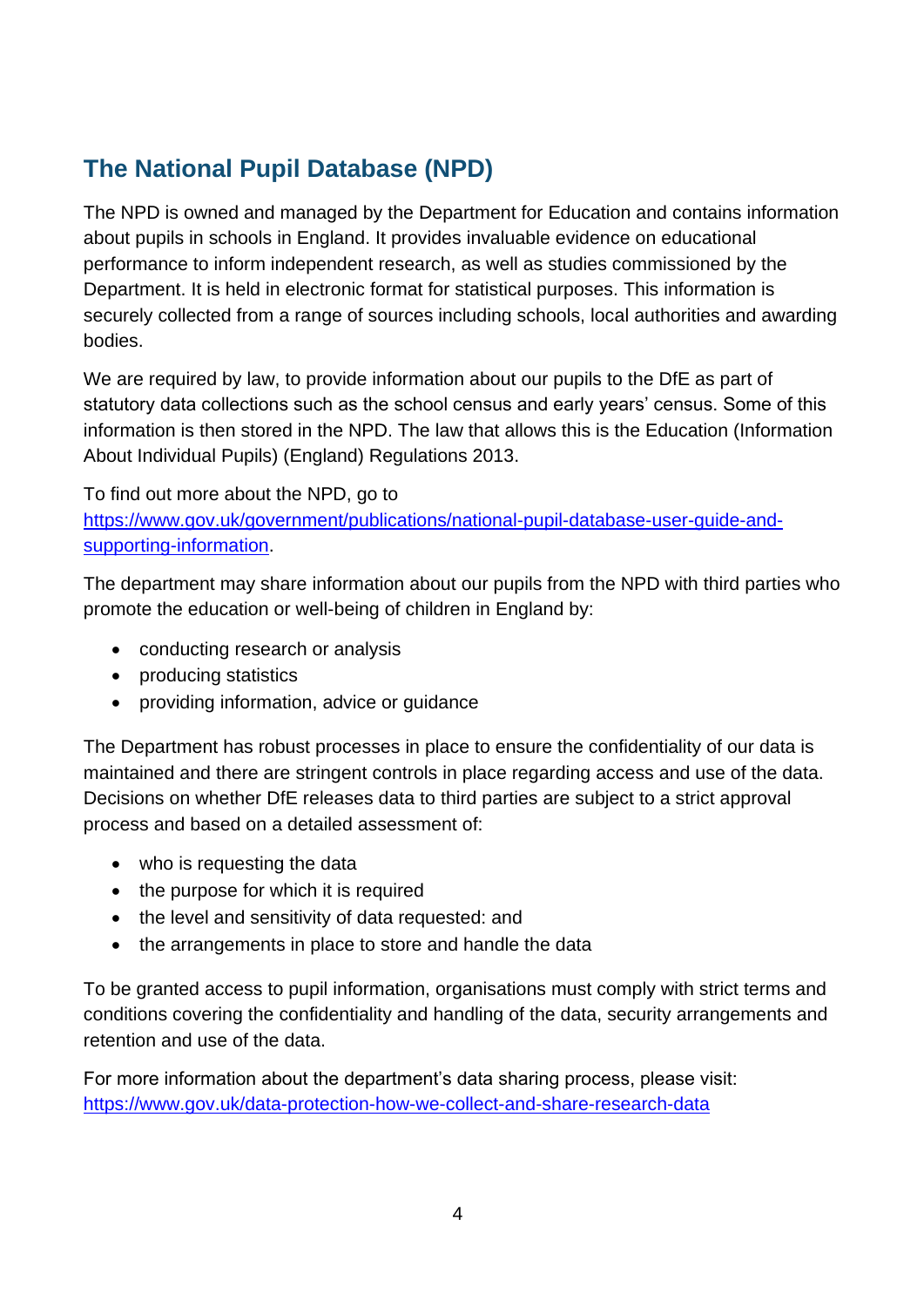For information about which organisations the department has provided pupil information, (and for which project), please visit the following website: <https://www.gov.uk/government/publications/national-pupil-database-requests-received>

To contact DfE:<https://www.gov.uk/contact-dfe>

#### **Requesting access to your personal data**

Under data protection legislation, parents and pupils have the right to request access to information about them that we hold. To make a request for your personal information, or be given access to your child's educational record, contact **Craig Stilwell.**

You also have the right to:

- object to processing of personal data that is likely to cause, or is causing, damage or distress
- prevent processing for the purpose of direct marketing
- object to decisions being taken by automated means
- in certain circumstances, have inaccurate personal data rectified, blocked, erased or destroyed; and
- claim compensation for damages caused by a breach of the Data Protection regulations

If you have a concern about the way we are collecting or using your personal data, we request that you raise your concern with us in the first instance. Please contact the DPO whose details are listed below. Alternatively, you can contact the Information Commissioner's Office at<https://ico.org.uk/concerns/>

# **Contact**

If you would like to discuss anything in this privacy notice, please contact:

**Data Protection Officer: Craig Stilwell Company: Judicium Consulting Ltd Address: 72 Cannon Street, London, EC4N 6AE Email: [dataservices@judicium.com](mailto:dataservices@judicium.com) Web: [www.judiciumeducation.co.uk](http://www.judiciumeducation.co.uk/) Telephone: 0203 326 9174**

**The company Judicium will be ensuring that the school are GDPR compliant. This will be a process and this privacy Notice will be reviewed. Privacy Notice Addendum For Collecting Medical Data during Coronavirus**